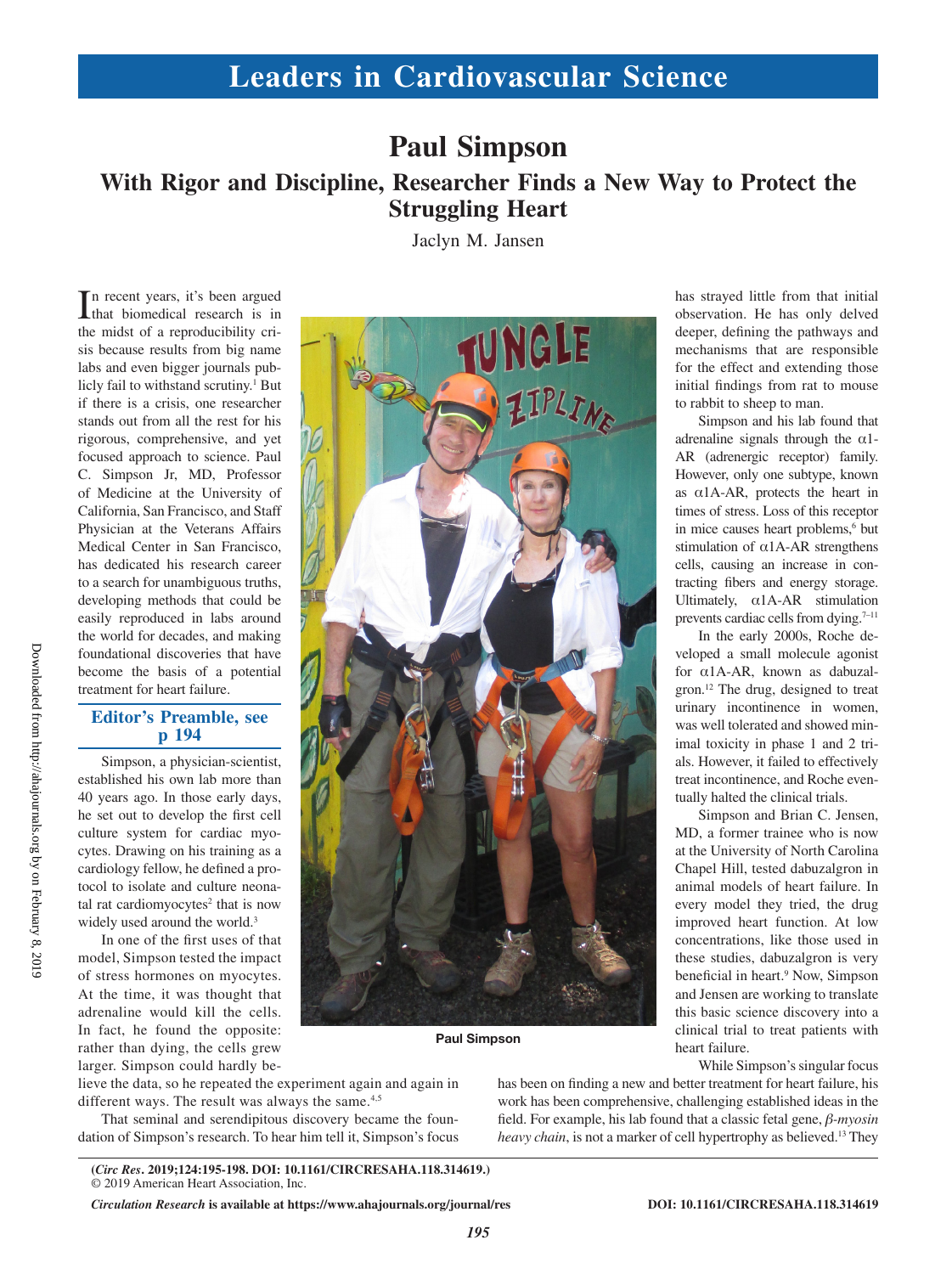also found that cardiac myocytes have few if any β2-ARs and that  $\alpha$ 1A-ARs are present at high levels in only 20% of cells.<sup>14</sup>

In a recent conversation with *Circulation Research*, Simpson described his rigorous and diligent research philosophy, how his training contributed both to this philosophy and to his research direction, and the challenges facing young scientists today.

#### **How Did You Become Interested in Science?**

I was always good in school, and I had among the higher grades in my class. I was good in science, and I liked it. Science always appealed to me.

It was never a question: I wanted to be a doctor. I knew that from as far back as I can remember. My interest in being both a scientist and doing research developed as I began to learn that you could be a doctor who does research. As I tried these little research things and found that I liked it, I decided I wanted to be an academic doctor and do research.

#### **What Was Your Childhood Like?**

I grew up in Nashville, Tennessee, born and raised there. My father was a businessman, and my mother was a homemaker—classic '40s and '50s life back in Tennessee. I have a brother who's a retired dermatologist. He lives back in Nashville. My grandfather was also a physician.

#### **When Did You First Start Doing Research?**

When I was in high school, I was an animal care person for Rhesus monkeys at Vanderbilt University.

As an undergraduate at Davidson College in North Carolina, I spent a summer doing psychological research with Down syndrome kids at the University of South Dakota in Vermilion. I wanted to see whether you could make a what's called a Skinner box—something that's normally used to teach animals in a lab to help kids with Down learn. I made this thing that rewarded correct answers. You haven't heard of it because it didn't work so well. It didn't get published, but it was a fun summer project.

I finished college a little early, and I went to Saint Louis to go to medical school at Washington University. I worked in a couple of different neurochemistry labs there. I learned how to do a lot of biochemistry and things like that.

During my medical residency, I didn't do any research, but just afterward, I went to the NIH. It was in the Vietnam era, and in lieu of other kinds of military service, you could be a research fellow at the NIH, working in the Public Health Service. I was lucky enough to do that.

I worked in a neurobiology laboratory under Marshall Nirenberg (he was awarded the Nobel Prize in Physiology or Medicine in 1968). He was the big influence in my research life. He was an incredible scientist. And he was the one that was always talking about being absolutely sure that everything that you published was as true as you could get and to be sure that the methods were detailed and validated enough that anybody else could read what you did and get the same results.15

Nirenberg was simply a super careful, rigorous scientist who also thought that you should study something really important. At the time I was in his lab, he was trying to understand how memory worked.

#### **You Had a Significant Amount of Experience in Neuroscience. How Did You End Up in Cardiology?**

I had my own psychiatric issues when I was in college. As a result, I thought I wanted to be a psychiatrist and do neuroscience research. I wanted to learn how the brain works. But then I went to Massachusetts General Hospital to do my residency, and I was impressed with the cardiologists there. They were a group of outstanding physicians and people. I was so impressed that I switched and decided to be a cardiologist.

It was a big switch. But I also thought it was going to be too hard to figure out how the brain works. Forty years later, they are finally starting to make progress, so I was right on that!

#### **Where Did You Get Your Start in Cardiology?**

I became a cardiology fellow at Massachusetts General Hospital. Towards the end, I went to Glenn Langer's lab at UCLA. He was a really fine scientist and he helped me learn how to culture neonatal rat cardiac myocytes. I was also able to watch some of the operation of his lab.

A few years later, in 1977, there was an opening at the San Francisco VA Hospital and UCSF for a cardiologist who was interested in basic research. In those days, there weren't many cardiologists interested in basic research, so I got the job. They gave me this brand new, empty space and told me to set up a lab. That's what I did. It was a fantastic opportunity. It took a while to get going, but eventually it worked out. Since then, it's been the usual career of trying to get papers published and grants funded. I just try to keep it going.

#### **How Do You Spend Your Time at Work Now?**

I have a lab, and I'm also a clinician, so I am quite busy. I have a cardiology clinic one day a week, and I share clinical duties in the Cardiology Division with my colleagues. I work in the Coronary Care Unit and see patients that are in the hospital with heart problems.

I spend about 50% of my time in the clinic and the other 50% on research. It does vary—when I'm doing a clinical rotation, I'm seeing patients 100% of my time. At other times, I am able to focus 100% on research. But if you average it out, I'd say it's an even split.

#### **What's Your Lab Like Now?**

It's a small lab with about half a dozen people. I really like to be close to the data and to pay attention to what's going on in the lab. I just don't have the time to properly oversee a large number of trainees.

Over the years, it's been about a 50/50 mix of physician-scientists and PhD scientists. Since my lab began, I've trained about 100 people, including high-school students, a few grad students, plenty of post docs, and a couple of people on sabbatical. About half of my former trainees are now in academics, and the rest are in either industry or somewhere in private practice.

I do have two staff research associates who have been working in the lab for 20 and 30 years. It gives me a really stable base and continuity in protocols and knowledge. The trainees come in and out, but never more than a couple of new trainees and my staff researchers are always there.

I also have a really close collaborator that deserves mention: Anthony J. Baker, PhD. We've been working together for 20 years. His skill set is working with contraction and calcium and electrophysiology, which are all areas where I don't really have expertise. He's an expert on the right ventricle. We've been really fortunate to be able to work together and publish papers together using our combined expertise.

# **Are There Qualities That You Think That Are Important to Be Successful in Science?**

I think the things I learned from Marshall Nirenberg are still important today: try to study something that's important and new.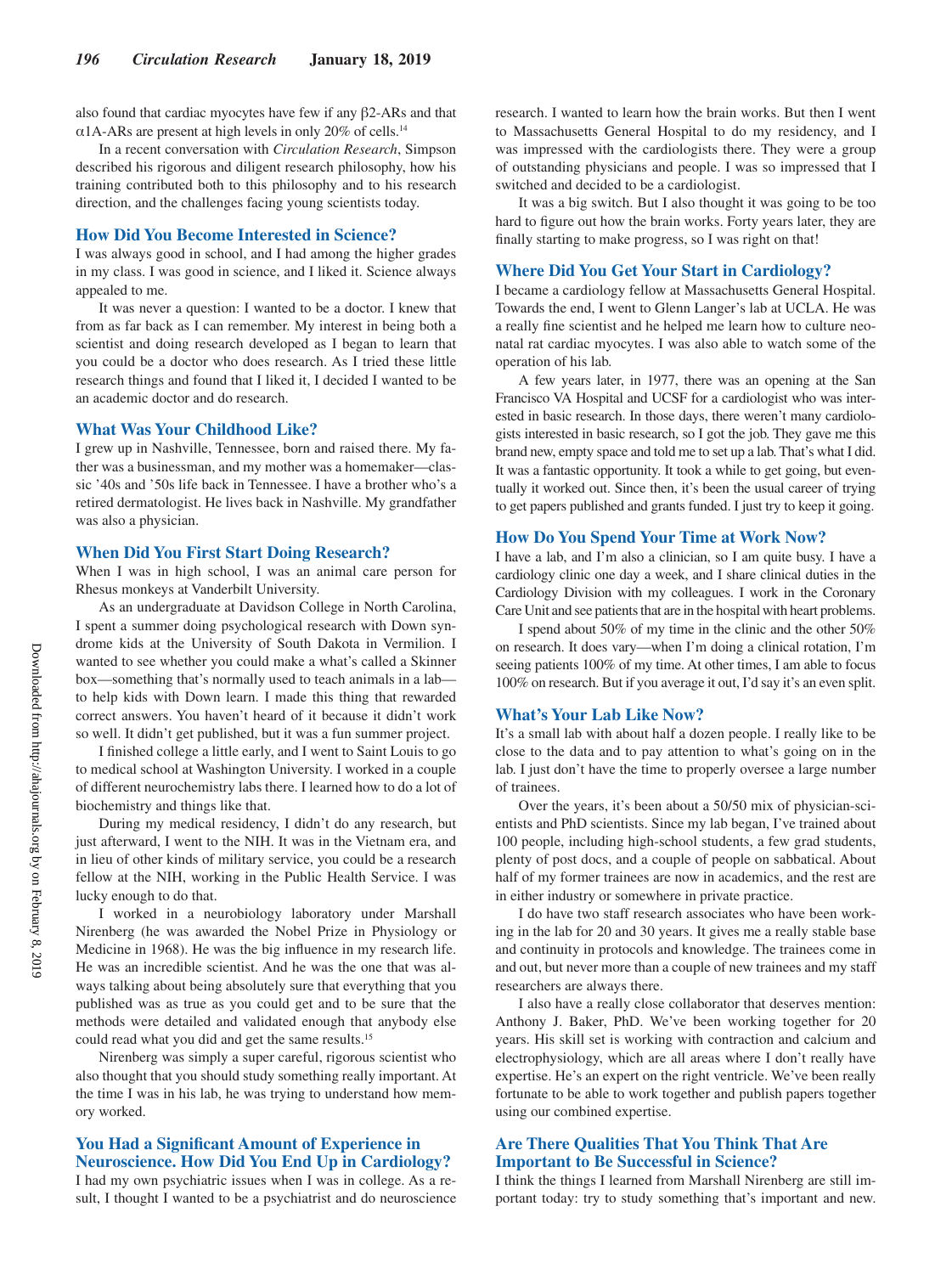That means you've got to know the literature, so I am insistent on doing a lot of reading.

I think you also have to be really careful, paying attention to everything you do to be sure that you can reproduce it. And when you have the data, you need to be as sure as you can be that you've got it all right before you publish it. That means doing controls over and over again, as many different controls as you can. Try to see if there's a different way to look at your experiments and results. Test your hypothesis in a different way, and see if you get the same answer. You can't just do a couple of experiments. You need to try to be sure that you've got it right.

# **You've Emphasized the Importance of Rigor in Research, but There Is a Lot of Public Talk About a Reproducibility Crisis in Science. Can You Comment on That?**

Our system requires you to publish at a certain rate to keep your funding going, which means there is a rush to try to get papers out. It causes people to cut controls and skip validations. We aren't following Marshall Nirenberg's principles.

I've suffered by having periods in my career where I'm not putting out many papers. In fact, I recently had a grant review that said I hadn't been very productive. They said, "Well, he hasn't published anything in the last couple of years, so he's not very productive." Good science takes time, but time between papers can be a problem.

The same was true for Marshall Nirenberg. There was talk of booting him out of NIH, and he published the papers that got him a Nobel Prize. You should have seen him. He got down to details that you would not even think about, like the shelf you had your things on. He drove a lot of people in his lab crazy with how much detail he wanted in a protocol.

It takes time to do really good science, I think. And the system is not really set up to accommodate that.

### **What Are Some of the Other Steps Young Scientists Can Take to Ensure That Their Research Is Rigorous and Reproducible?**

There have been lots of papers published about reproducibility and blinding experiments and how to best control your work. We need to be sure that young scientists are trained in these principles of rigorous research.

I also try to have things reproduced by more than one person. If a result is really right, then people ought to be able to get the same answer even if they have their own little quirks when doing protocols. If findings don't hold up, they don't serve as a building block for the next step.

It feels really good that I've been doing this research since the early 80s, and it's all been right. We are almost ready to try a drug in people, because things have been correct all along.

# **Aside From Your Attention to Detail and Rigor, Can You Talk About Other Qualities That Are Important to Be a Successful Scientist?**

You must have a good eye for what's important. If you really know the literature, you can spot things that are contrary to what people think. And you can understand what experiments will be important. For me, it started with putting adrenaline on heart cells and seeing that they get bigger. At the time, nobody knew that. I could have just moved on to the next experiment since this one didn't work the way I thought it would. But instead I realized it was interesting and novel.

You also need to be fairly good at writing, because it's the key ingredient to being successful. Writing is the fruit of our labors. Sitting down in front of the computer to write is my favorite part of the research process. I like to look at the data, make figures, and put our science into context.

You also need to get used to rejection. It is a big part of the business. I've counted up how many grants and trainee awards I've written and how many I was awarded. Turns out, I have written about 100 and only received about 50. That's a 50% rejection rate! I'm not sure if it's average, but you have to believe in your work, certainly.

# **You Seem Incredibly Dedicated to Your Work. How Hard Would You Say You Work?**

This career is a lot of work. I don't think there's any getting around that, so you have to like what you do. I like doing the science and it's enjoyable to me. I probably do some work every day, unless I'm on vacation. It's hard to say a number of hours, but it's a lot. I try to take time to exercise. I don't work late at night anymore, like I used to. I try to spend evenings with my wife and take vacations.

#### **How Do You Balance Your Work and Home Life?**

I would say that balancing hasn't been my strong suit. I've been through ups and downs in marriages and relationships. For the past 13 years, I've been quite stable in a great marriage. My wife has twin boys, and we've got a great relationship. We live in the Bay area and have a really pleasant life.

I have a couple hobbies at home. I like to go to the gym—I'm sort of a workout nut. I also like to take walks and go on hikes with my wife. I like gardening. I get a lot of pleasure out of working in the yard. We have a home where there's a lot of gardening that needs to be done.

And, I guess I have to admit, I like stupid TV. My wife and I sit down at night and watch whatever program happens to be on at the time: *Game of Thrones*, *Better Call Saul*, or *Breaking Bad*  are all relaxing for me.

When I'm on vacation, I like to take a bunch of books and do a lot of reading. I don't do much reading for fun when I'm in my daily life, because I try to do a lot of scientific reading. But vacation gives me a chance to catch up.

# **Is There Anything Over Time That You'd Say You Wish You Had Done Differently?**

It is hard to think of anything that I would have done differently. Maybe I wish I had spent a little bit less time working at some points, and paid a little bit more attention to life outside the work arena. But I'm doing better at that now. I guess that would be the one thing that I would do differently: I'd be a little bit more mindful about what I do when I'm not working. I didn't pay as much attention to that part of my life during the first 15 or 20 years of my career.

Over the past 13 years, my wife deserves credit for all her support and encouragement. My work was more of a point of conflict in past lives!

# **Are There Common Mistakes Young Scientists Should Avoid?**

Reproducibility is the most common thing I have to counsel people about. I tell them to be more careful. You should be able to tell me how you did something, and it should be written down exactly. Marshall Nirenberg would say "Don't tell me the data, tell